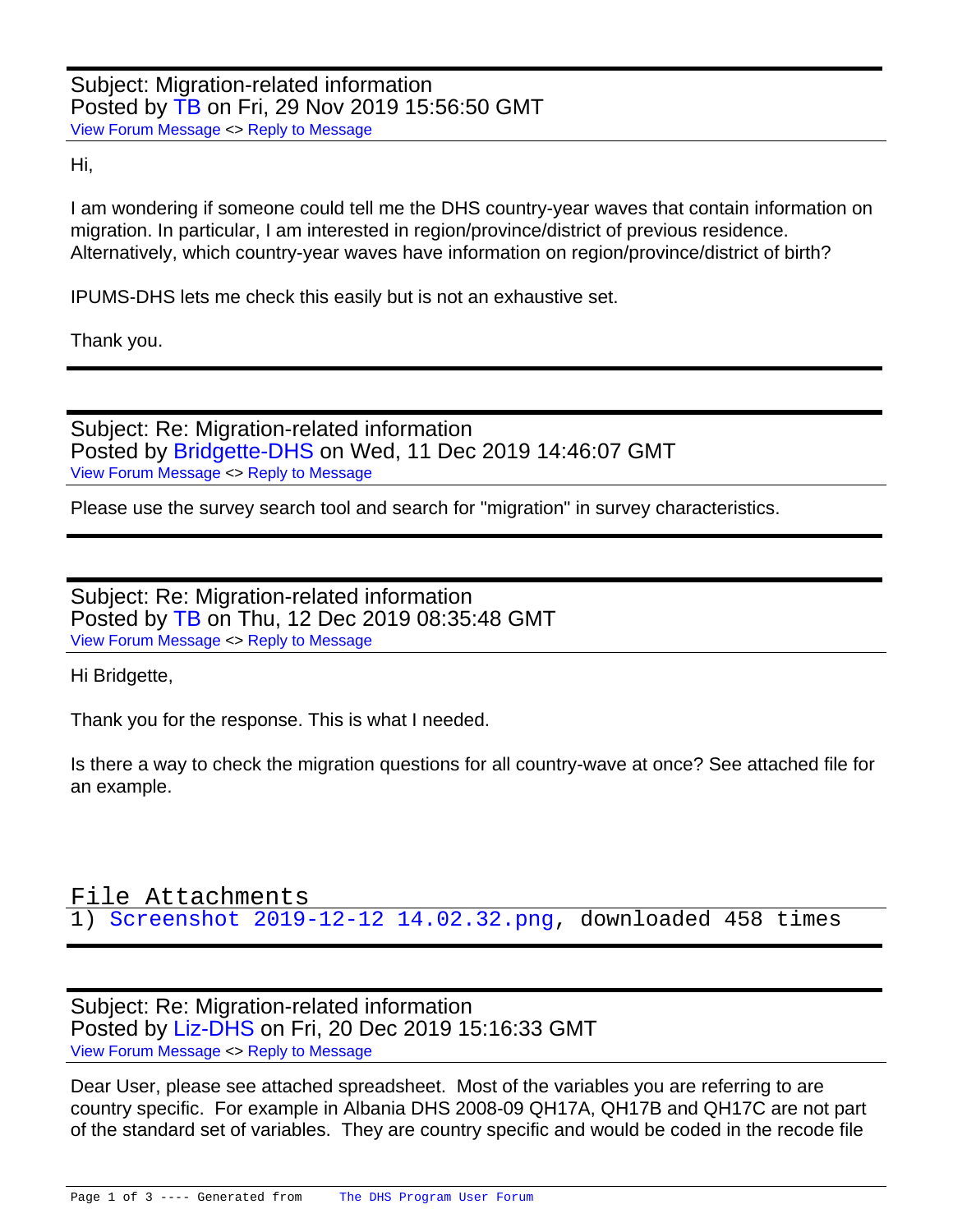as SH17A, SH17B and SH17C. The attached spreadsheet may not be complete but includes most of the surveys which have TB questions, migration questions, or both. This should help. country specific question are usually coded the same as the questionnaire number but with starting with an S instead of a Q. SH for household S for individual woman M for individual man

Also using IPUMS, you may want to search for country specific variables, anything starting with an SH, usually in the household.

Thank you!

File Attachments 1) [Migration\\_EB\\_20Dec2019.xlsx](https://userforum.dhsprogram.com/index.php?t=getfile&id=1506), downloaded 262 times

Subject: Re: Migration-related information Posted by [TB](https://userforum.dhsprogram.com/index.php?t=usrinfo&id=8603) on Mon, 23 Dec 2019 13:10:50 GMT [View Forum Message](https://userforum.dhsprogram.com/index.php?t=rview&th=8502&goto=18550#msg_18550) <> [Reply to Message](https://userforum.dhsprogram.com/index.php?t=post&reply_to=18550)

Hi Liz,

Thank you so much for your response. This is extremely helpful.

Best, Tushar

Subject: Re: Migration-related information Posted by [Sergio Rivera](https://userforum.dhsprogram.com/index.php?t=usrinfo&id=9378) on Thu, 25 Jun 2020 23:51:57 GMT [View Forum Message](https://userforum.dhsprogram.com/index.php?t=rview&th=8502&goto=19454#msg_19454) <> [Reply to Message](https://userforum.dhsprogram.com/index.php?t=post&reply_to=19454)

Hi Liz

I recently downloaded the DHS data for Colombia but I am struggling to find the migration variables. The variables v105 and v105a have only missing values, and I have not been able to find other variables related to migration, at least not in the VII version of the recode manual "DHS-VII Recode Manual", nor in the other versions. Your excel file suggests there are migration variables for Colombia, but I would like to know if these are the only two variables related to migration and why are they missing.

Q103 = V105: Previous place of residence Q104 = V105A: Province/state lived before moved to place of interview

All the best,